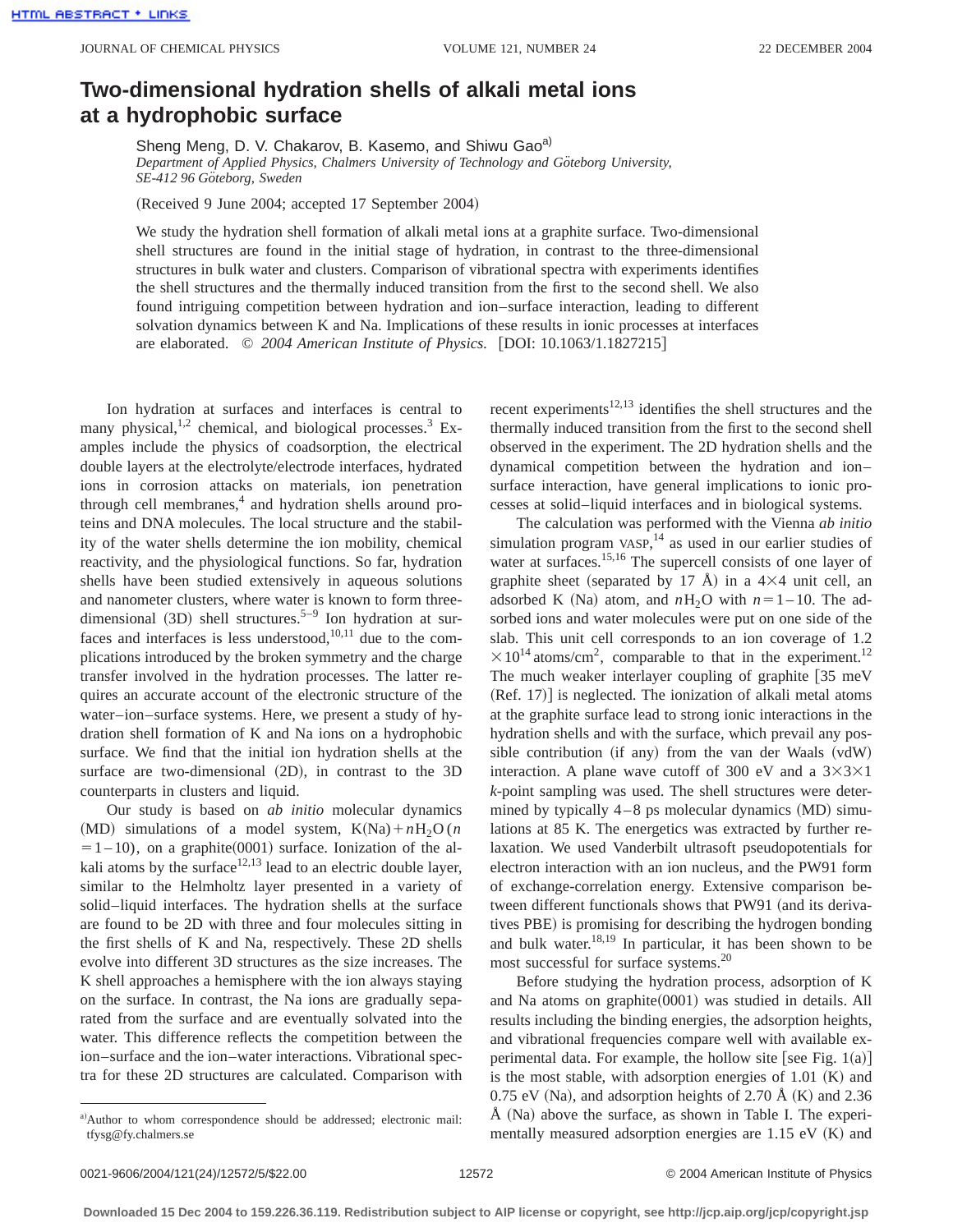



FIG. 2. Hydration energy,  $E_h = \{E[K(Na)/C] + nE[H_2O] - E[K(Na)$  $+nH_2O/C$ }/*n*, versus the number of water *n* in the K and Na hydration shells on graphite(0001). Here,  $E<sub>h</sub>$  measures the average hydration energy per  $H<sub>2</sub>O$ . The thin lines are for the metastable structures obtained from geometrical optimization by forcing all molecules in the first shell. They transform into the thick lines in MD simulations at 85 K.  $E<sub>h</sub>$  (free) shows the hydration energies for the free ion–water clusters (see Refs. 21 and 25).

FIG. 1. (a) Adsorption site and (b) electron distribution, at 0.85 Å above the surface, of the ionized K on graphite  $(0001)$ .  $(c)$ – $(h)$  The 2D hydration structures for  $K+nH_2O$ ,  $n=1-6$ , respectively, on the surface.

 $0.77$  eV (Na),<sup>13</sup> respectively. The local density of states of the  $4s$  (K) and  $3s$  (Na) orbitals (not shown here) lies dominantly above the Fermi level. A detailed charge-density analysis indicates that the K ion has  $+0.68e$  charge while the Na has  $+0.61e$ . The ionized electron is distributed mainly in the hybridized  $s+p_z$  orbitals of the six neighboring carbon atoms [Fig.  $1(b)$ ].

When water molecules are added to  $K(Na)/graphite$ , they tend to adsorb around the ionized  $K(Na)$  atoms, due to the strong ion–water interaction. We first focus our discussion on the K case, and later compare the Na with the K case. The hydration process of  $K+nH_2O$ , with  $n=1-10$ , can be divided into three stages, as detailed below. The structure, the bonding mechanism, and the vibrational spectra are very different at the three stages.

Stage I,  $n \leq 3$ . Formation of the first hydration shell. Water monomer binds to the K ion via primarily the ionic K–O attraction, as shown in Fig. 2, with a binding energy of 0.59 eV. The monomer is adsorbed at a next-nearest-neighbor atop site as shown Fig.  $1(c)$ , and can rotate almost freely around

TABLE I. Adsorption heights  $(d)$  and energies  $(E_{ads})$  for K and Na on  $graphite(0001)$  surface.

|             |         | Hollow            | Top            |                      |  |
|-------------|---------|-------------------|----------------|----------------------|--|
|             | $d/\AA$ | $E_{\rm ads}$ /eV | $d/\text{\AA}$ | $E_{\text{ads}}$ /eV |  |
| K/graphite  | 2.70    | 1.01              | 2.83           | 0.95                 |  |
| Na/graphite | 2.38    | 0.75              | 2.62           | 0.70                 |  |

the ion, with a barrier of  $\sim$ 10 meV. With additional water  $(n=2-3)$ , the repulsion between O ions tends to keep the molecules away from each other, leading to the linear  $[n]$  $=$  2, Fig. 1(d)], and trigonal  $[n=3,$  Fig. 1(e)] structures. The K ion accommodates up to three water molecules in the first shell, with all molecules lying in the same plane, as in free clusters. $21,22$  One difference here is that the OH bonds are ordered with one OH oriented toward the surface, forming an OH...C hydrogen bond, while the other OH is free. This OH ordering is caused by the electron transfer, which is further enhanced when the first shell forms. The OH...C bond, weak in the gas phase and at the water–graphite interface, $^{23}$  should be strengthened by the surface charge transfer. $^{24}$ 

Stage II,  $4 \le n \le 6$ . The second hydration shell in 2D. The hydration shells in clusters grow into  $3D$  in this range.<sup>21</sup> On the surface, they continue to be 2D. At  $n=4$ , the fourth molecule prefers to sit on the surface in the second shell  $[Fig.$  $1(f)$  rather than forming a tetrahedron or sitting atop the K. The latter configurations are 60–270 meV less stable. This site preference results from the fact that making 2 H-bonds to the first shell  $(2\times0.35=0.7 \text{ eV})$  is energetically more favorable than forming a fourth K–water bond (at most  $0.59$  eV as shown in Fig. 2). The enhanced H-bonding to the surface also favors the 3+1 structure. Here,  $n_1 + n_2$  denotes the coordination number in the first  $(n_1)$  and the second shell  $(n_2)$ . Besides the energetics, rotational entropy<sup>25</sup> also facilitates the  $3+1$  structure rather than  $4+0$ , as has been justified from the MD simulation. At  $n=5$  and 6, 2D water shells were found to be  $3+2$  and  $3+3$ , respectively, and remain on the surface, as shown in (g) and (h) of Fig. 1. The  $K+6H<sub>2</sub>O$ hydration shell is a puckered hexagonal ring, similar to that in ice bilayers on a metal surface.<sup>15,16,26</sup>

Stage III,  $n \ge 7$ . A 3D shell structure starts to emerge. As

**Downloaded 15 Dec 2004 to 159.226.36.119. Redistribution subject to AIP license or copyright, see http://jcp.aip.org/jcp/copyright.jsp**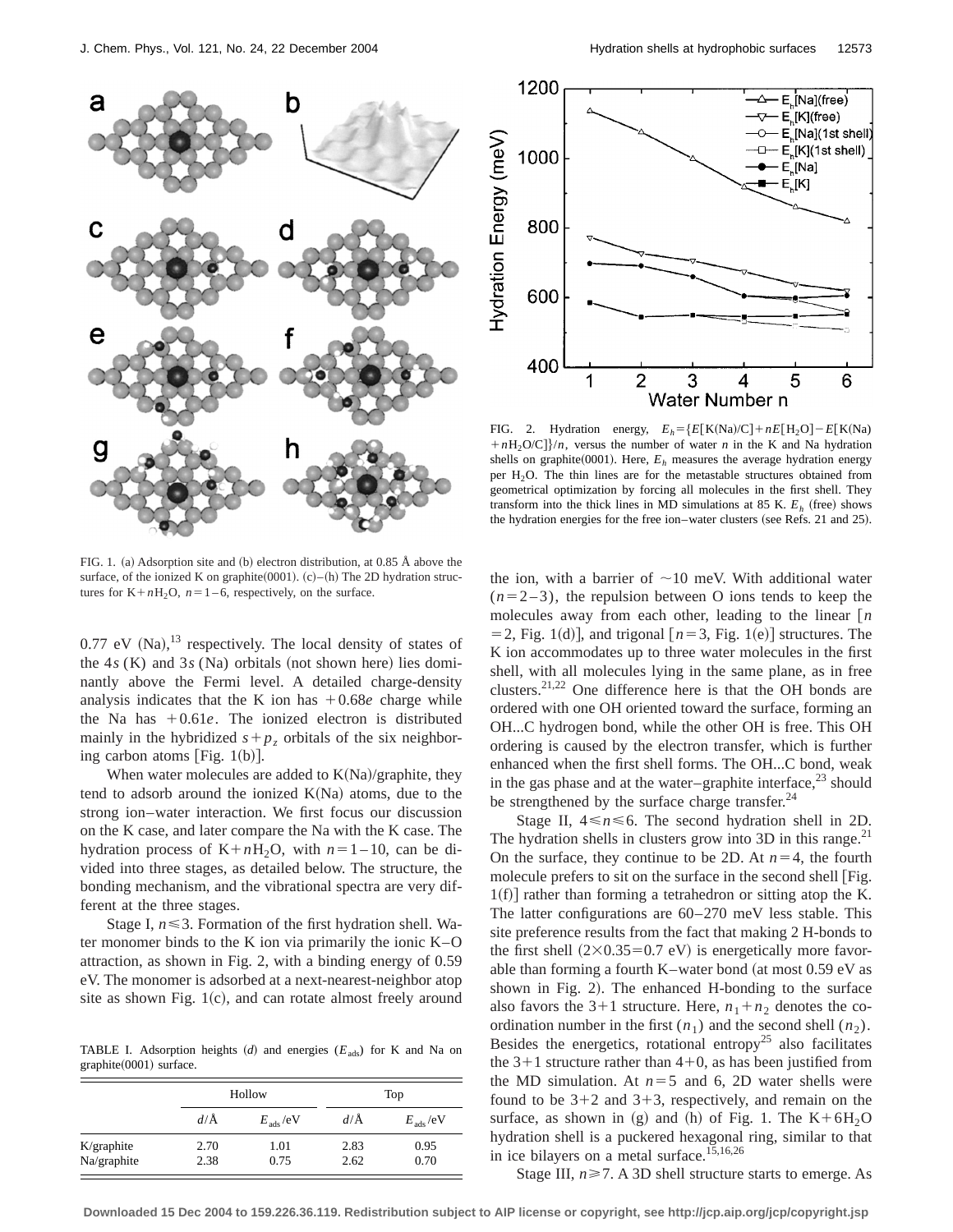TABLE II. The most stable hydration shells, found from MD simulations, for K and Na coadsorbed with *n*H2O on graphite, with  $n=1-10$ . Here  $E_h = \{E[K(Na)/C] + nE[H_2O] - E[K(Na) + nH_2O/C]\}/n$  (in eV) is the average hydration energy per H<sub>2</sub>O molecule, and  $n_1 + n_2$  specifies the number of water molecules in the first  $(n_1)$ and second  $(n_2)$  shell at the given *n*.

| $\boldsymbol{n}$ | $\mathbf{1}$ | 2       | 3     | $\overline{4}$ | -5      | 6          | 7       | -8      | 9       | 10      |
|------------------|--------------|---------|-------|----------------|---------|------------|---------|---------|---------|---------|
| $E_h[K]$         | 0.59         | 0.54    | 0.55  | 0.55           | 0.55    | 0.55       | 0.57    | 0.58    | 0.59    | 0.59    |
| $n_1 + n_2$      | $1 + 0$      | $2+0$   | $3+0$ | $3+1$          | $3+2$   | $3+3$      | $3 + 4$ | $3+5$   | $3+6$   | $3 + 7$ |
| $Eb$ [Na]        | 0.70         | 0.69    | 0.66  | 0.60           | 0.60    | 0.61       | 0.60    | 0.62    | 0.58    | 0.61    |
| $n_1 + n_2$      | $1 + 0$      | $2 + 0$ | $3+0$ | $4 + 0$        | $4 + 1$ | $4+2, 3+3$ | $4 + 3$ | $4 + 4$ | $4 + 5$ | $4 + 6$ |

 $n \rightarrow 10$ , a hemisphere-like structure appears. They can be viewed as a half-shell of the hydrated ions formed in liquid water. $^{21}$  This result is reasonable, because the effect of the surface gradually diminishes as the shell grows. Table II summarizes the hydration shell structure and the hydration energy from the calculations. The hydration energies for *n*  $=1-6$  are plotted in Fig. 2, in comparison with those for the free ions. The hydration energies at the surface are generally smaller compared to the free ions, due to the partial ionization of the metal atoms at the surface. Charge density analysis indicates a strong size-dependent electron polarization and depolarization (not shown here) involved in the hydra-

tion process. Such a dynamical charge transfer, which is general to all ionic processes at the surfaces, can only be handled to sufficient accuracy in *ab initio* simulations.

We would like to point out, at this point, that the fundamental interaction involved in the hydration at the graphite surface is primarily the ionic interaction rather than the weak van der Waals forces, which are essential in the water–  $(bare)$ graphite interaction  $(\sim 160$  meV for monomer/ graphite<sup>27</sup>) as well as interlayer coupling  $[35 \text{ meV (Ref. 17)}]$ of bulk graphite. This is due to the ionization of the alkali metal atoms by the surface, leading to a positively charged ion and a negatively charged surface (the so-called electric



FIG. 3. (a) Vibration spectra for  $K+nH_2O$ ,  $n=1-6$ , on graphite. (b) The variation of the OH stretch modes with *n*. These modes are broadened into bands and redshifted at  $n \geq 4$ , where the two lower lines sketch the energy range of the OH bands.

**Downloaded 15 Dec 2004 to 159.226.36.119. Redistribution subject to AIP license or copyright, see http://jcp.aip.org/jcp/copyright.jsp**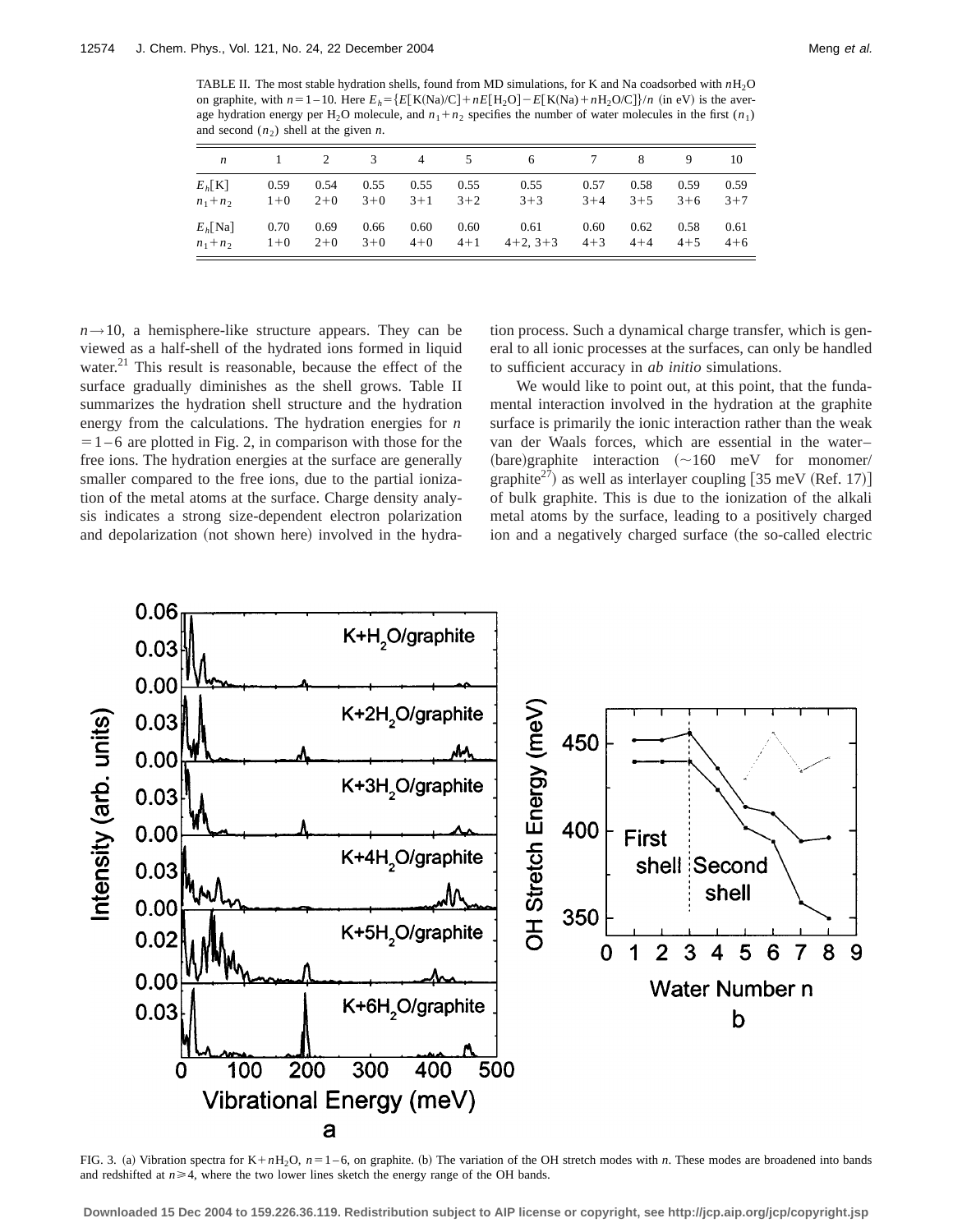TABLE III. Calculated and experimental vibrational energies (in units of meV) for the K hydration shells on graphite(0001). Experimental data are taken from Ref. 12.

| First shell<br>Expt. $(85 K)$   |    |          | Translations and librations |          |          |            | $\delta_{\rm HOH}$ | $\nu_{\Omega-H}(S)$        | $\nu_{\Omega-H}(AS)$ |  |
|---------------------------------|----|----------|-----------------------------|----------|----------|------------|--------------------|----------------------------|----------------------|--|
|                                 | 16 | 32<br>37 |                             | 51<br>51 | 71<br>79 |            | 194<br>203         | 440<br>438                 | 452<br>457           |  |
| Second shell<br>Expt. $(120 K)$ | 18 | 34       | 42<br>41                    | 51<br>51 | 85<br>85 | 101<br>105 | 198<br>203         | 394,402,412,424,436<br>439 | 456                  |  |

double layer). The latter in turn results in strong ionic interactions between the ion and the surface  $(0.75-1.01 \text{ eV})$ , and between the water molecules and the ion  $(0.6-0.7 \text{ eV})$ . Furthermore, the DFT/VASP is quite successful in reproducing the work function change and thus the charge transfer between water and surfaces, and between alkali metals and the graphite. As a final remark, the dipole–dipole interaction between supercells is small. For example, the dipole interaction between adjacent adsorbate-graphite layers is 21 and 77 meV for  $K+5H<sub>2</sub>O/graphite$  and  $Na+9H<sub>2</sub>O/graphite$ , respectively. Including the dipole correction with the Neugebauer– Scheffler method, $^{28}$  the O–K and K–surface bond length are found to vary by less than 2%. Moreover, the *intercellular* dipole–dipole interaction does not contribute to the hydration energy, which is *intracellular*.

To recognize these structures, vibrational spectra for the K+nH<sub>2</sub>O/graphite ( $n=1-6$ ) are given in Fig. 3(a). These spectra contain the low-energy librational modes to the left, the HOH scissoring mode at  $\sim$  200 meV, and the OH stretch modes to the right. The vibrational spectra look similar for  $n=1-3$ , because the inter-water interaction is small in the first shell. The OH stretch modes are  $440~\text{meV}$  (symmetric) and  $452$  meV (asymmetric), redshifted from the values  $454$ and 466 meV,<sup>29</sup> for the free H<sub>2</sub>O. As  $n \ge 4$ , more modes show up in the 80–105 meV region, while the OH modes are further redshifted and broadened. The evolution of the OH modes is sketched in Fig. 3(b). Characteristic OH modes can be found at 424 and 436 meV for  $K+4H_2O$ ; 402, 414, and 430 meV for  $K + 5H<sub>2</sub>O$ ; and 394, 410, and 456 meV for K  $+6H<sub>2</sub>$ O. The two lower lines in Fig. 3(b) at  $n \ge 4$  sketch the range of the OH bands. A transition at  $n=4$  is clearly seen as a signature for the second-shell formation. In addition, a high-energy mode at 450 meV, corresponding to the free OH stretch of the peripheral molecules, is also discernible. The redshift of the OH stretch and the appearance of low energy modes are characteristic for the H-bonding in the second shell.

While the predicted vibrational spectra await for experimental justification in future, it is interesting to compare Fig. 3 with the electron energy loss spectroscopy<sup>12</sup> for coadsorbed K and water on the graphite (Table III). The experiment was carried out for  $K+H<sub>2</sub>O/graphite$  at 85 and 120 K, and at similar coverages of K and water. The translational and rotational modes at 32, 51, and 71 meV for  $n=1-3$ compare well with the experimental data at 37, 51, and 79 meV at 85 K, when water is deposited on the potassium covered surface. It suggests that the initial coadsorption of water and K only forms the first hydration shell, although we can not tell *n* among  $n=1-3$ . In contrast, the rotational/ librational modes in the 40–110 meV range agree well with those modes observed at 120 K, when the sample is heated up.<sup>12</sup> Our results then suggest the formation of the second shell, which is likely activated by water diffusion along the surface. A detailed comparison suggests that the 120 K spectrum matches well with those at  $n=4-5$ . Our best guess,



FIG. 4. The ion–surface distance as a function of *n*. These distances were averaged over 4–8 ps MD trajectories for the simulated systems. The star at  $Na+6H<sub>2</sub>O$  corresponds to a 3+3 structure, which is equally stable as the puckered  $4+2$  structure.